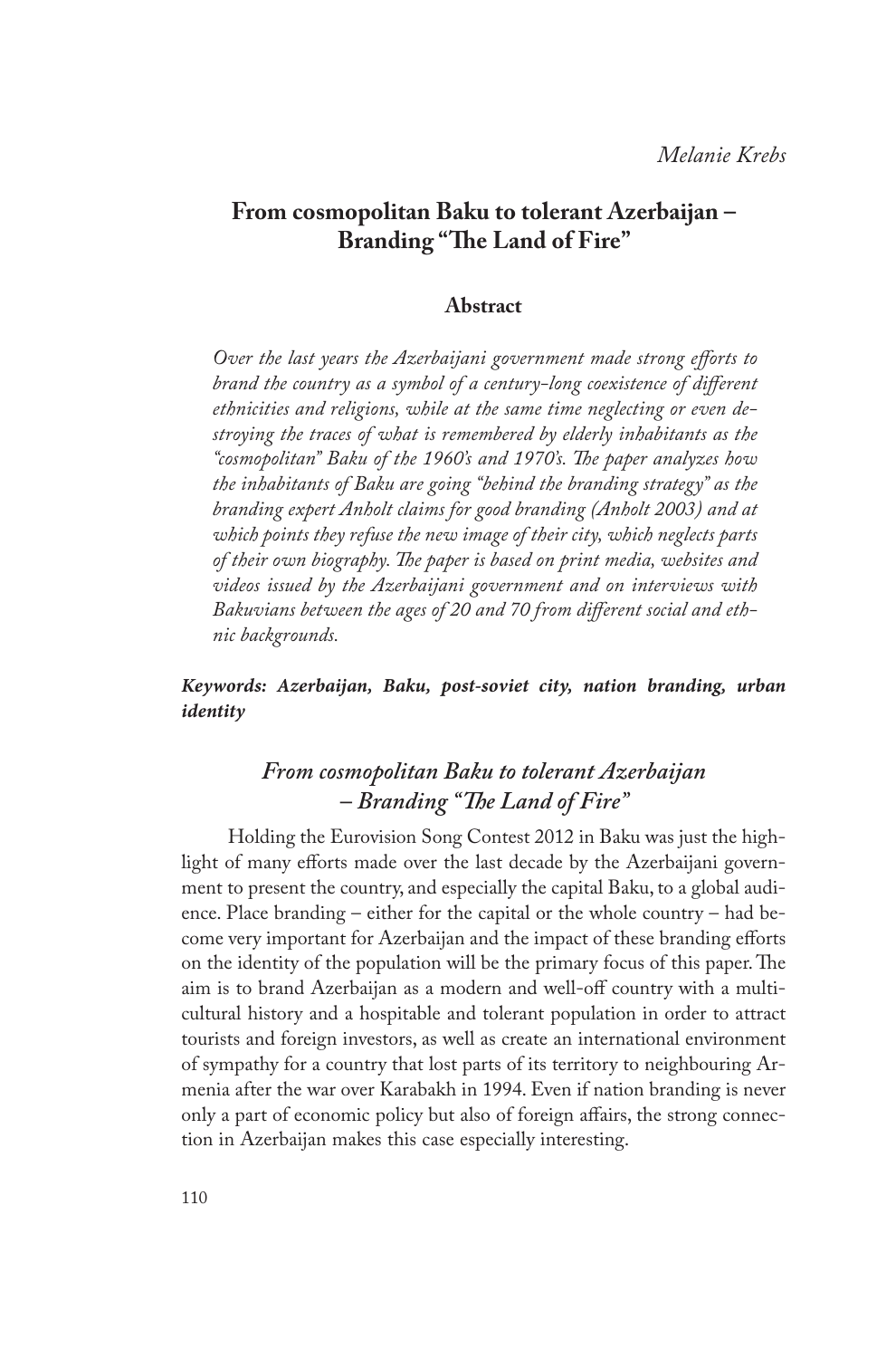*From cosmopolitan Baku to tolerant Azerbaijan –Branding "The Land of Fire"* 

While Karabakh is a part of the Azerbaijani branding strategies I will mostly focus on the nation and the city branding for Baku. I argue with Kaneva (2012, 5) that nation branding intertwines nationalism and globalization on political, economic and cultural levels. Researching branding strategies and their reception outside and within the branded nation can lead to a deeper understanding of changing concepts of nationhood and identity for citizens of a newly independent nation who are also citizens of a world, where opportunities to travel and share ideas across national borders are increasing. Therefore, I analyse the concepts behind the branding strategies of the government and their perception by the local population of Baku, and focus especially on the branding of Baku and Azerbaijan as multicultural and tolerant. On the one hand this drafts a history where people of different ethnicities and religions live peacefully together, while on the other hand removing any traces of the Armenian community in Baku. Even if nation branding affects the whole country, and therefore the whole population of Azerbaijan, this paper focus on the changes the new strategy has produced for the city population of Baku, because it challenges Bakuvian identity in particular.

The disappearance of Armenians from the historiography of Baku is in contrast to the memory of elderly Bakuvians who describe "their Baku", the Soviet city, often as "cosmopolitan", as a city where Azerbaijanis, Armenians and Russians shared a common everyday life. The memories of the old Bakuvians and their feeling of having lost their city has already been researched (Grant 2010; Sayfuttinova 2010; Darieva 2011; Krebs 2011, 2013), but the parallel attempts to create new brands for Baku have not yet been examined. The study on changing presentations of Baku in guidebooks by Sevil Huseynova (2013) works with similar sources but does not analyse them in terms of nation branding.

In this paper, the primary sources for the branding efforts are print media, websites and videos issued by the Azerbaijani government to present the country to potential investors and tourists but also to raise the profile of the country in general. I also rely on interviews with officials in Baku about their vision for the city's future, where the topic of branding was not an explicit part of the interview. Also, the interviews with Bakuvians between the ages of 20 and 70, from different social and ethnic backgrounds, were not specifically focused on branding. Here I concentrated on personal memories of the city as well as perceived changes after independence.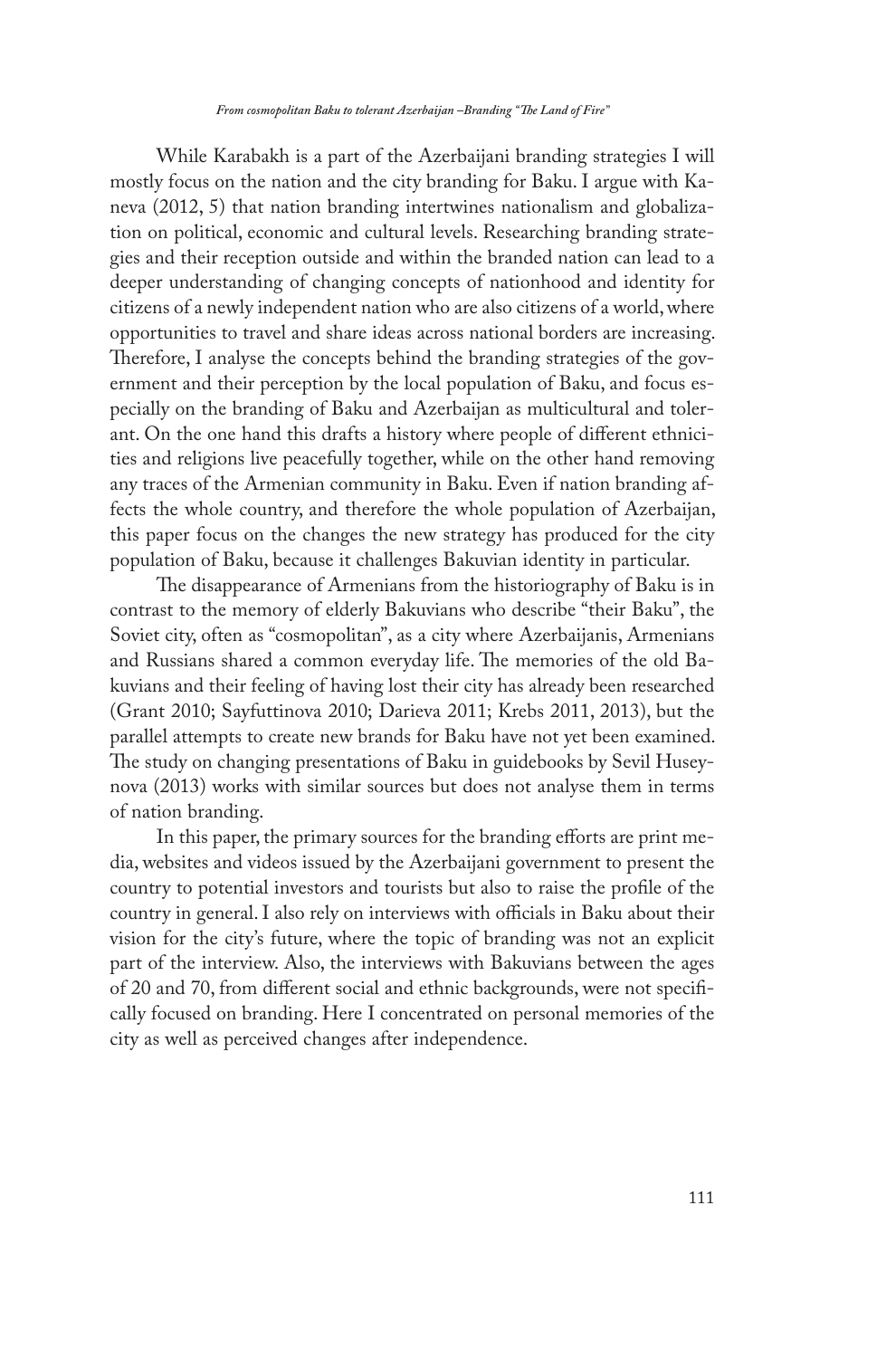## *Nation branding*

Nation branding arose in the last two decades as a strategy for "selling" a place like a commodity to a global market or audience in order to attract foreign investors and tourists, as well as the globalized creative class. A nation-brand, as the branding expert Keith Dinnie (2008, 15) defines it, is "the unique, multidimensional blend of elements that provide the nation with culturally grounded differentiation and relevance for all its target audiences". A brand can therefore be anything that is somehow connected with the nation's own idea of its strength (typical examples are hospitality, freedom, a love for certain arts, etc.) and are often reduced to a slogan sketch and logo that is highly recognizable and easy to reproduce. The main problem of this definition is that it says "nation" but usually means "state": a "nation's brand" is usually coined for a state's territory regardless of how many different nations its inhabitants feel they belong to. The brand has to be either something most people can agree on or primarily reproduce the image of the ruling group. It often transports and at the same time produces a stereotypical image of the country. Sometimes it goes back to images that are already connected with the country for an international audience, like the "Vampire branding" of Romania (Bardan and Imre 2012), the usage of the Pharaonic past in Egypt, or of orientalist images of colorful dancers in "Incredible India". Countries, which cannot draw on established images (because they used to be unknown outside their region) have to find catchphrases that are recognizable. Essentially, they try to create the stereotypes they will be known for in the future. Examples for this are slogans like E-stonia ( Jansen 2012), "Latvia – the country that sings" (Dzenovska 2011) or Azerbaijan's "Land of Fire". These examples already show that nation branding tends to reproduce existing stereotypes – often typical East-West-dichotomies (Bardan and Imre 2012; Saunders 2012).1 Provided here is a short overview of the concept of nation branding and its implications for the branded community.

In contrast to nation building, which has been frequently researched since Benedict Anderson published his seminal "Imagined communities" in 1983, nation branding as a rather new phenomenon is still far less studied. Scholarship about the post-Soviet transformation in the Caucasus and Central Asia also used to focus on nation building. But for newly independent nation states the need to present themselves outside their geographical region is especially important, either to reject negative images or to make themselves known in the first place. Researchers working on nation branding for postsocialist countries agree that for these countries branding their nation usually has to do with rather negative, pre-existing, perceptions of Western audiences (Saunders 2012; Bardan and Imre 2012). Despite the strong branding efforts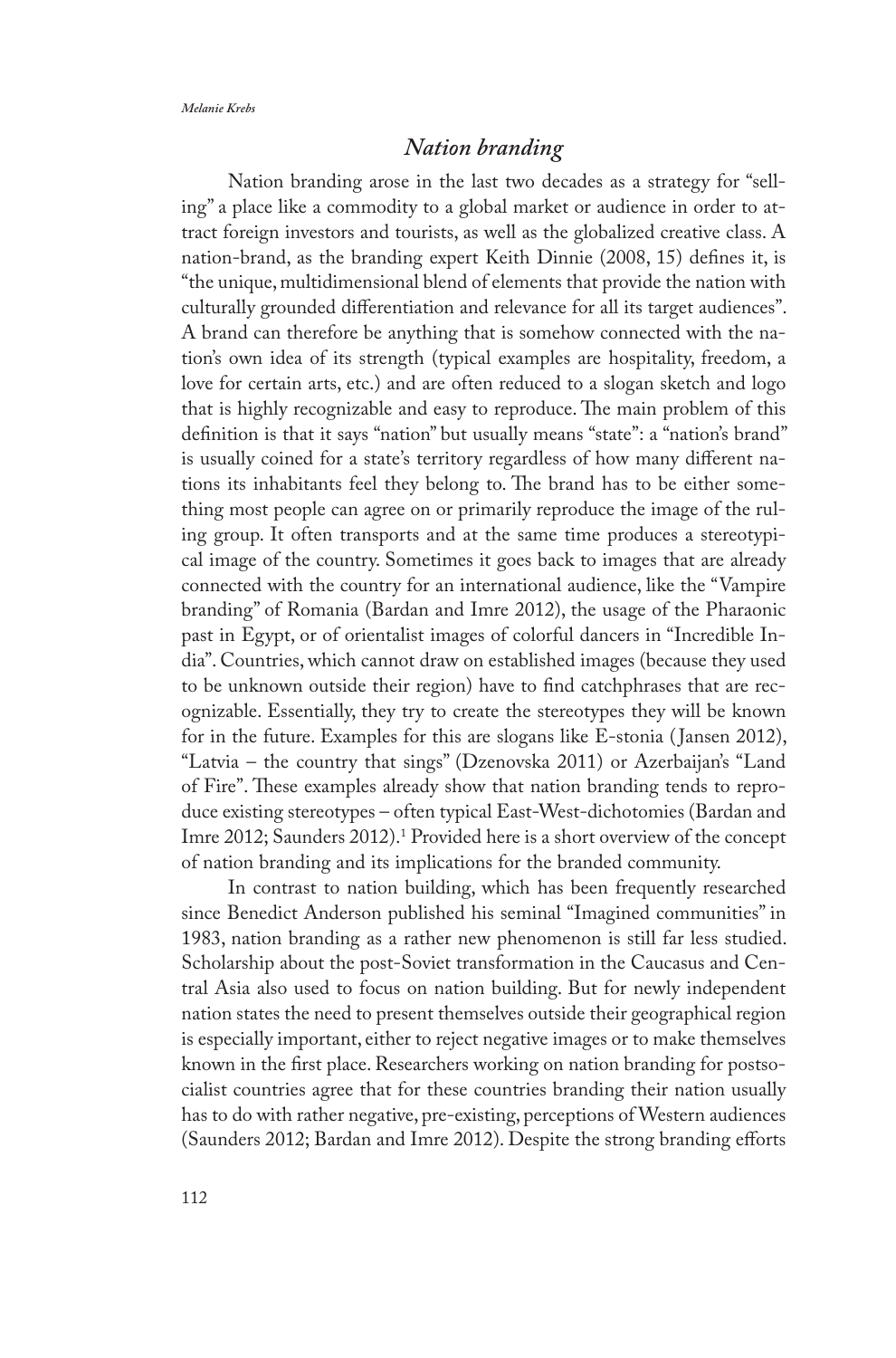the Azerbaijani government made during the last decade for the country and its capital, there is no research on branding and the effects on the self-perception and identity concepts of Baku's population.

As a concept that affects the perception of a nation inside as well as outside of its borders, nation branding is much more than a slogan and a logo, "it seeks to reconstitute nationhood at the levels of both ideology and praxis, whereby the meaning and experiential reality of national belonging and national governance are transformed in unprecedented ways." (Kaneva 2012, 4)

The branding expert Anholt distinguishes between brand image and brand purpose. Brand image is the perception of the brand by the target audience. It is formed by the brand identity but also by individual memories, experiences and associations connected with the product. It is the way the brand is perceived by individuals and groups of people outside the branded company (or nation).

Brand purpose describes the identity of the brand within the company. It can also be defined as "corporate culture". In the best case, the virtues that should form the brand image are accepted and lived by everyone working in a corporation (Anholt 2007, 6–7). In nation branding both aspects of branding can be often seen as one: even if the initial target groups for creating a brand image are audiences outside the nation, and should receive a positive impression of the brand, a branding strategy that only focuses on the audience outside the country's borders is very likely unsuccessful, because as Anholt (2003,123) explains "country branding occurs when public speaks to public: when a substantial proportion of the country – not just the civil servants and paid figureheads – gets behind the strategy and lives it out in their everyday dealings with the outside world". Therefore it is also necessary to communicate the brand image to the nation's citizens, especially, as for Anholt, it seems unimportant whether the branding strategy is built upon ideas that are already accepted by many citizens as part of their collective memory and identity, or tries to introduce completely new concepts of (a national) identity. The idea of a brand purpose in nation branding takes the nation branding ultimately away from the nation state, as we have known it, to a new concept of neoliberal governance. It becomes clear that nation branding means much more than just promoting or advertising a nation as a nice place to go on vacation or expand your business to – it can affect the image of the nation as a whole. In this regard, Kaneva (2012, 11) raises important questions about how branding changes notions of national sovereignty, citizenship and democratic governance.

Brand images can be perceived very differently by different global communities and by the citizens of a nation. Not every brand that can be "sold" to a nation's own citizens is accepted by those outside. The Eurovision Song Con-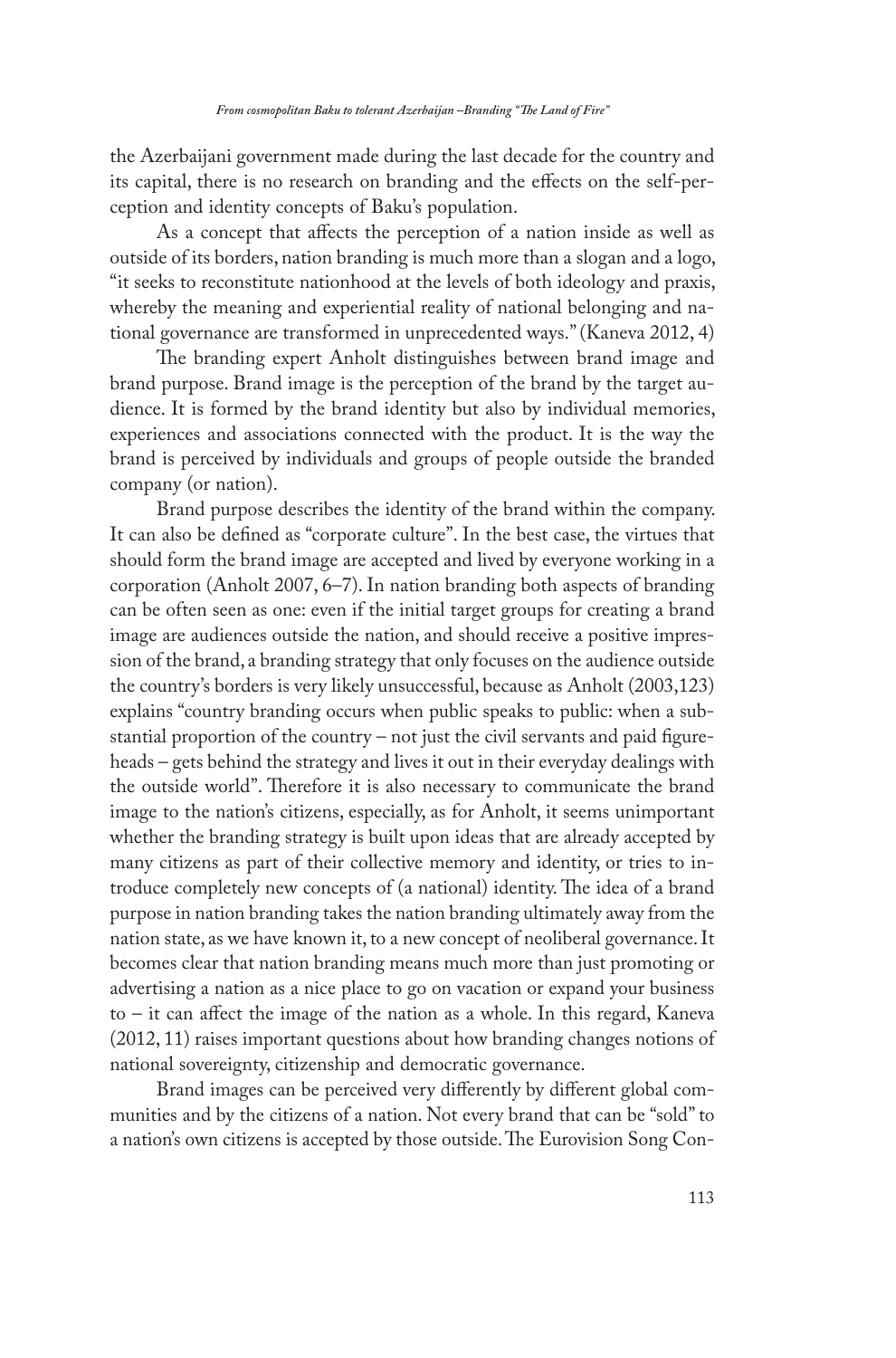test 2012 held in Baku is a good example of this. In Baku itself, the branding, projecting an image of the city enjoyed by visitors from all over the world, was so successful that even elderly people who would usually complain about the government and glorify the Soviet era suddenly began praising the president for his wonderful work in Baku and for the city's regained international standing. In Germany, on the other hand, the Eurovision Song Contest led to many critical media responses, focusing on the destruction of old houses in Baku, the lack of freedom of expression and freedom of assembly, as well as of the problematic conditions for homosexuals in Azerbaijan. In terms of branding Azerbaijan for German audiences, as an open and tolerant country that should be perceived at least as equal to Western European countries, the Eurovision Song Contest was a disaster. The public notion of Azerbaijan in Germany was mainly that of an authoritarian regime, while in terms of the citizens of Baku getting behind the branding strategy of their government it was a huge success.

Often, place branding is not accepted without criticism by the inhabitants of the branded place, especially when it comes together with gentrification and even the expulsion of the inhabitants of a particular city quarter. This often happens in formerly marginalized, working-class quarters with a high percentage of migrants (or marginalized groups who become interesting and attractive for others) that are branded as "cosmopolitan". These quarters become interesting for tourists and the creative class, who play an important role in developing the brand, while it often takes longer for the inhabitants of the place to get behind the branding strategy – if they do at all. In many cases the voices of people outside the branded community are more important for branding than the voices from the inside (Binnie 2006; Brown 2006). Branding of public places often evoke the protest of their inhabitants and artists alike (Baur 2013).

In Azerbaijan, open public debates over branding are nearly impossible, as are debates over new construction and city planning (Valiyev 2012). But that does not mean that inhabitants of Baku do not comment upon the changes within their city as well as the branding efforts of the government.

## *"Land of Fire" – connotations of a branding slogan*

Looking through the various sources for nation branding of Azerbaijan it quickly becomes apparent that the image of a country with a long tradition of multiculturalism is the basis of Azerbaijan's branding strategy. It is notable that the important concept here is "multicultural" instead of "cosmopolitan," because the term "cosmopolitanism" is one of the most-used in branding slogans worldwide, especially for cities or certain urban quarters (Binnie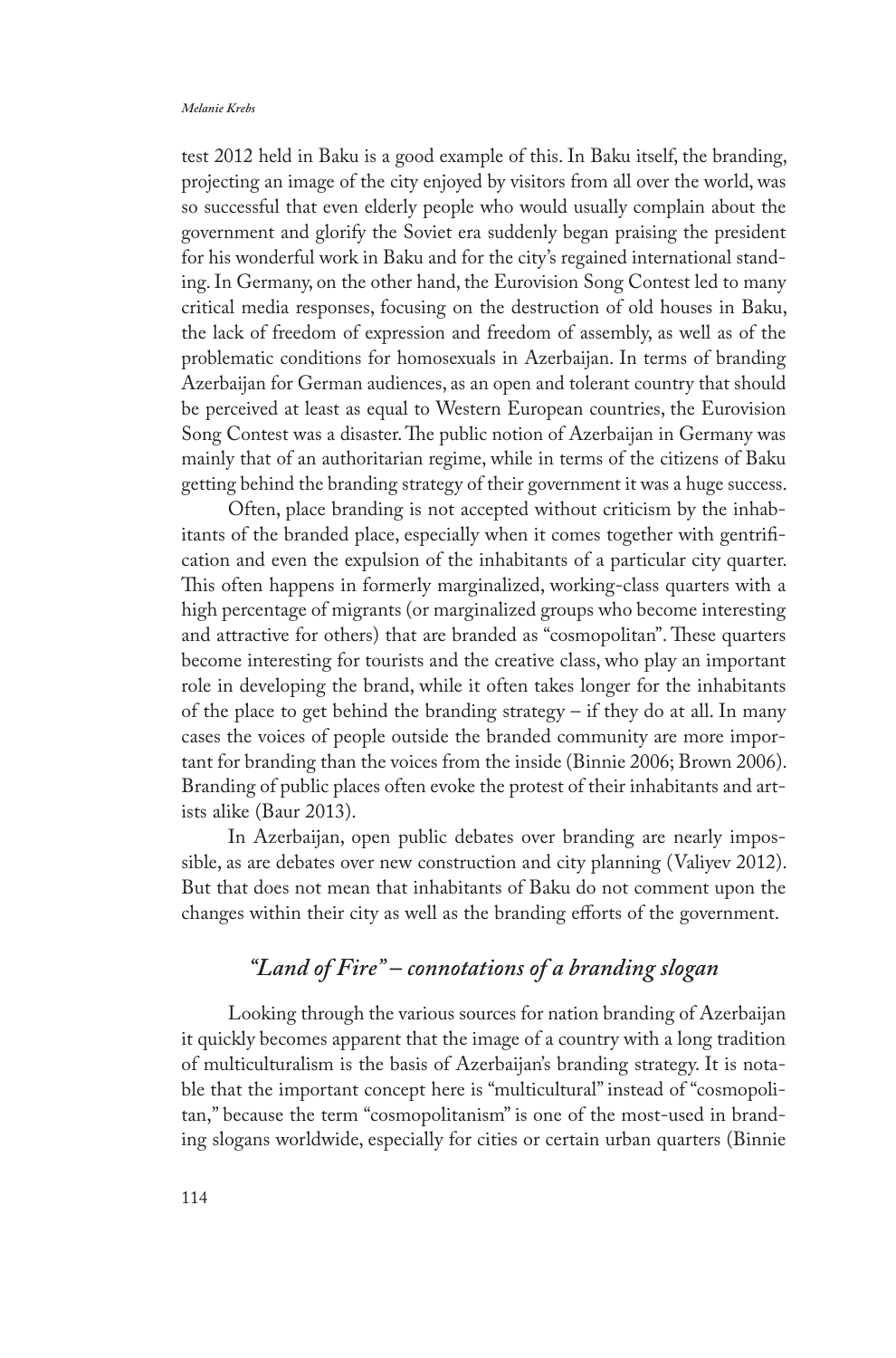2006; Donald 2009). But for Baku the ascription "cosmopolitan" is a highly controversial one and leads one deep into the history of the city and the changes it underwent after independence. Cosmopolitanism is what Soviet Baku was famous for during the 1960's and 1970's, when, as elderly Bakuvians, the Bakintsy<sup>2</sup>, recall nostalgically, people from all over the Soviet Union lived peacefully together in Baku's Soviet backyards. These Bakintsy – whether they are Azerbaijani, Russian or Armenian − used to glorify the "Golden Times" of this special "Baku *kozmopolitanism,*" which in their eyes shaped the city's unique culture, where the best jazz of the Soviet Union was played and musicians from all communist countries met (Grant 2010; Rumyantsev and Huseynova 2011; Krebs 2013). The term *kozmopolitanism* as it is used by the old Bakintsy when describing their city and life during the 1960's and 1970's should not be confused with the notion of cosmopolitanism and the discourse associated with it in the academic sphere (Krebs 2013, 2015).

Many elderly Bakuvians still announce proudly that in those days being Bakintsy was more important than the nationality indicated in one's Soviet passport. The creation of a "nationality Bakintsy" was supported by the restricted Soviet migration policy that regulated the migration to bigger cities and privileged academics and technical specialists from other parts of the Soviet Union over Azerbaijanis from the countryside (Sayfuttinova 2009, 36–39). As a result, the urban population consisted mostly of a well-educated, well-off, urban middle class of people from all over the Soviet Union, with Russian as a common language and a common habitus that set them apart from the rest of Azerbaijan, as well as from other members of their respective nationality (Krebs 2013).

The "cosmopolitanism" changed dramatically in the late 1980's and after independence in 1991, with the loss of the Armenian community in the pogroms of January 1990 and the emigration of Russians and Jews after the breakdown of the Soviet Union. This serious change in the Baku population also came from an increase in internal migration, as the Soviet restriction for moving into the cities was lifted and people from the countryside migrated to Baku in higher numbers. The internally displaced persons (IDP) from Nagorno-Karabakh formed a special group within the city of new urban dwellers. This way, in the last decades, Baku became a predominately Azerbaijani city for the first time since the first half of the 19th century, when it was not much more than a small port on the Caspian Sea. According to the 2009 census, the population consisted of 91% Azerbaijanis, 5% Russians and 4% "others" (UN Habitat 2013, 208). These new city dwellers are viewed with suspicion by the old Bakintsy, for whom the "Azerbaijanization" of the city indicates the city's provincialization, and therefore its decay (Krebs 2015).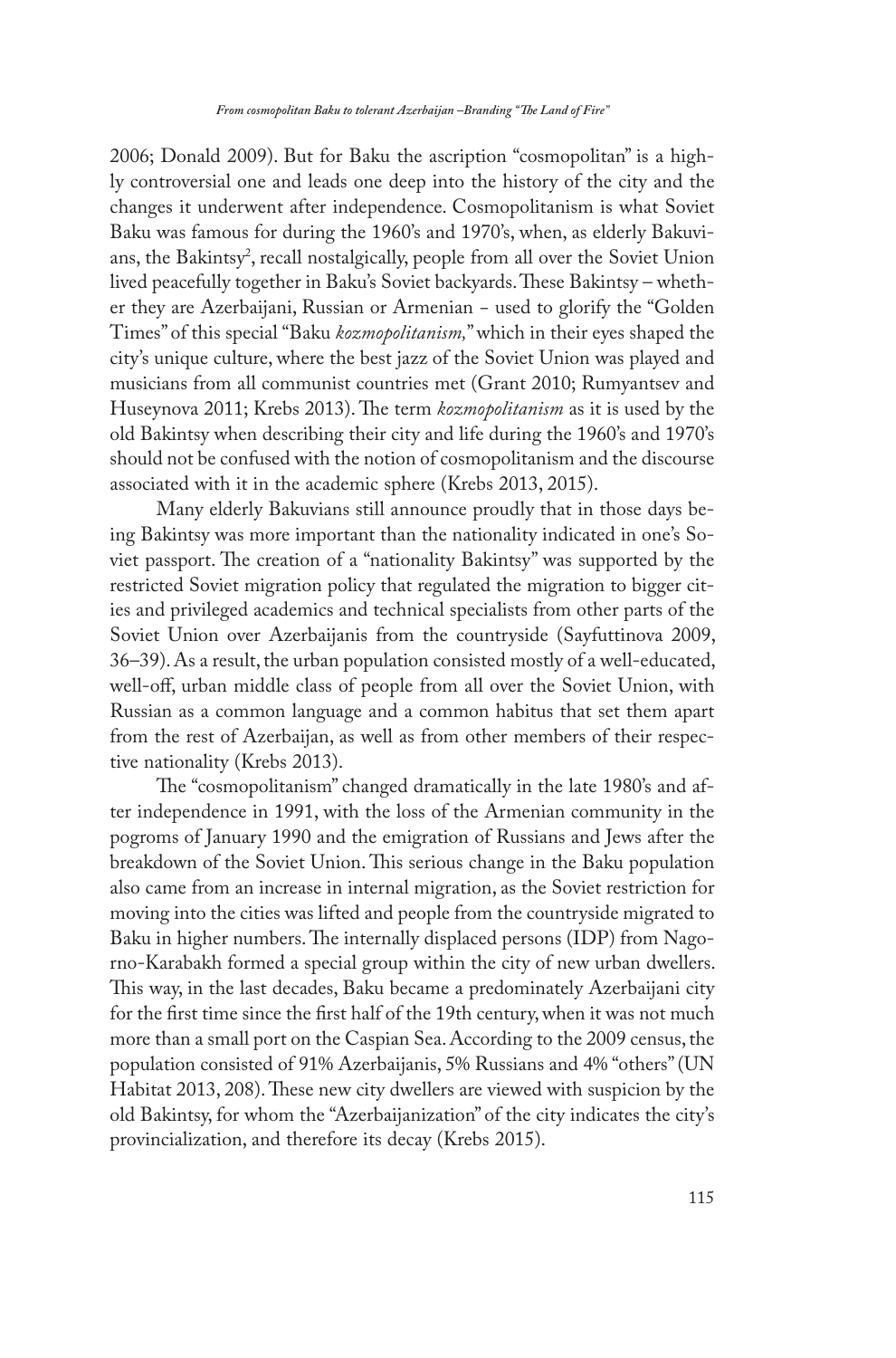The official national branding slogan, "Land of Fire," is often featured together with a logo of a flame and appears on tourist brochures, websites and on the tricots of the Spanish football club, Atletico Madrid, which is sponsored by Azerbaijan.<sup>3</sup> For the Eurovision Song Contest 2012, the logo was a bit modified and the slogan was changed to "Light your Fire" (Figure 1). At first glance, it might seem connected to the natural fires that served as landmarks along the coast of Baku for centuries. The fires marked the oil and gas fields, which became the foundation of the city's – and later the country's – wealth, since the second half of the 19th century. The natural fires also attracted Zarathustrians ("Fire Worshippers," in many Azerbaijani sources). Pilgrims and merchants from Persia, and even India, came to worship at their temple on the Absheron peninsula, near Baku. Therefore, the slogan is often explained as being connected to the first oil boom and its multicultural community in Baku, and to the old Zarathustrian temple near Baku, which was visited by pilgrims from Persia and India, over the centuries. Often the Ateşgah is mentioned before the natural fires, using it as proof for the long history of multicultural Azerbaijan. Excepting the pilgrims to Ateşgah, the first period that can legitimately be used for branding Baku and Azerbaijan as multicultural, is the First Oil boom, which began at the end of the 19th century.



**Figure 1.** The flames as the logo of the Eurovision Song Contest 2012 on the Maiden Tower in Baku. May 2012. © Melanie Krebs.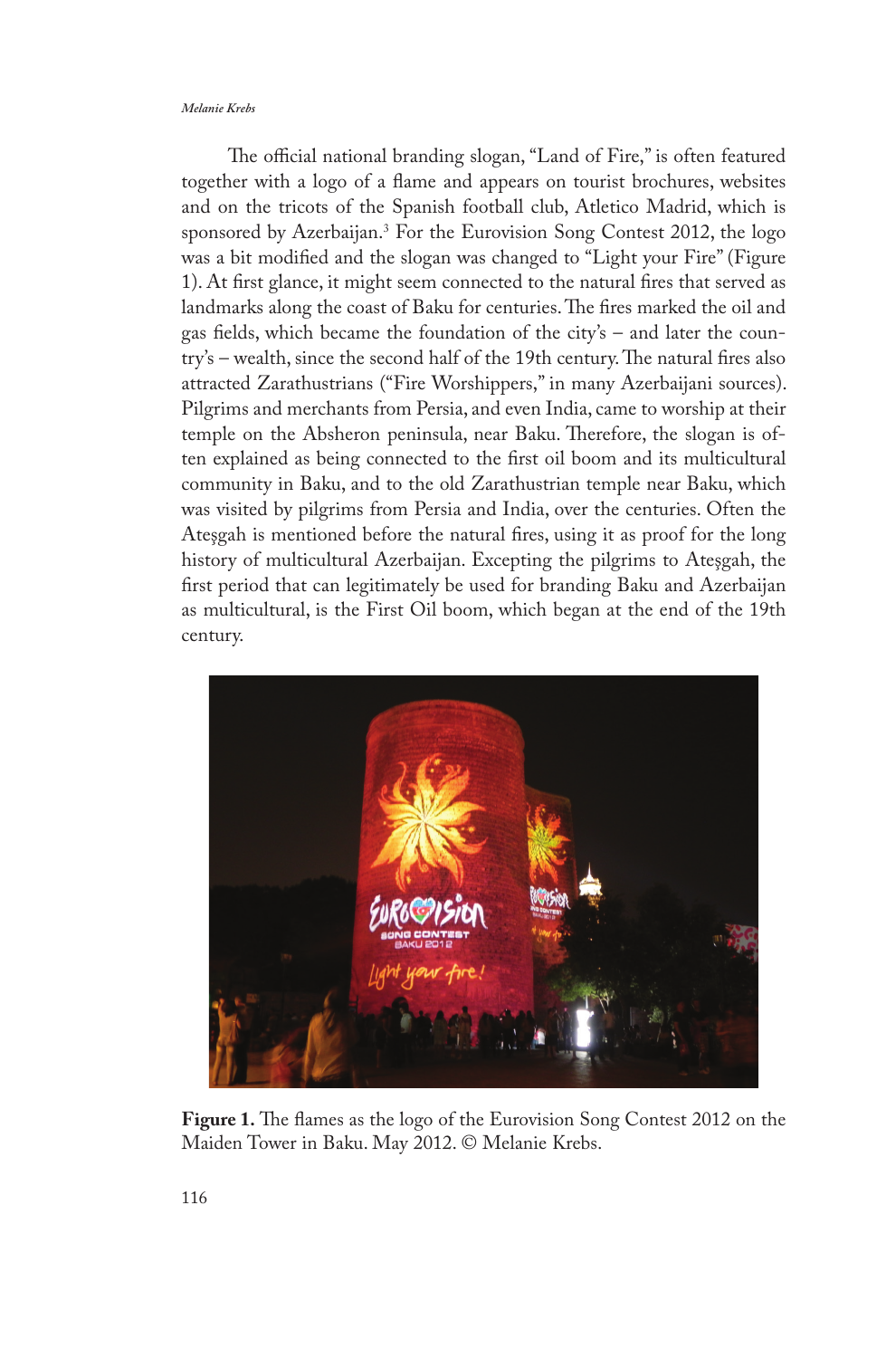## *The Burning Oil – From the First Oil Boom to the "Dubai of the Caspian"*

When the Russian Army seized the Southern Caucasus and destroyed the local Khanates in the early 19th century, Baku was not much more than a small port on the Caspian Sea, inhabited by Shiite Muslims, speaking a Turkish language. The rise of the city began when oil became more and more important as the fuel of industrialization and transport, in the middle of the 19th century. Baku's expanding oilfields promised quick money for entrepreneurs and work for the impoverished rural population. The importance of the oil for the city's development was represented in the Baku coat of arms, which was created in 1878, and shows three flames. It appears on many houses built during this time.

In only a few decades, Baku grew into a diverse – and very rich − city. According to the the Imperial Census of 1897, Baku had 182,897 inhabitants. Azeri Turks formed the largest ethnic group with 63,415 people, followed by Russians (45,510) and Armenians (22,233) (Altstadt 1992, 30). Other foreign communities were much smaller but did also shape the appearance of the growing city during this so-called First Oil boom (1870–1914). The facades of the late 19th-century Art Nouveau buildings, which are an important part of Baku's self-representation as a modern European city, attest to this. The rapidly growing Christian communities became visible in the city through representative churches, like the Armenian Grigory Lusavorich Cathedral (built 1887), the Russian Orthodox Alexander Nevsky Cathedral (built 1889, destroyed 1937) or the Protestant German church (built 1908). The churches and the Art Noveau buildings attest to the multicultural influences Baku experienced during the First Oil boom.

The most important part of the city, in the early 20th century, according to Bakuvians, was the "Torgovaya" area (named after the main street of the Russian colonial city, the Torgovaya, today officially named after the medieval poet Nizami), which remains to this day the heart of the city. Together with the seaside promenade, the Bulvar, the Torgovaya area is an important part of the memories of Bakuvians. Interestingly, in the stories of elderly Bakuvians this area is especially linked to a Soviet modernity of the 1960's and 1970's when Azerbaijanis, Russians, Armenians and people from other parts of the Soviet Union lived peacefully together in Baku and enjoyed the summer nights and the jazz that was played in the clubs of the city center (Grant 2010; Rumyantsev and Huseynova 2011; Krebs 2013).

Maybe because of this perception in Baku's population, this part of the city is ambivalently treated by the authorities – one part has been carefully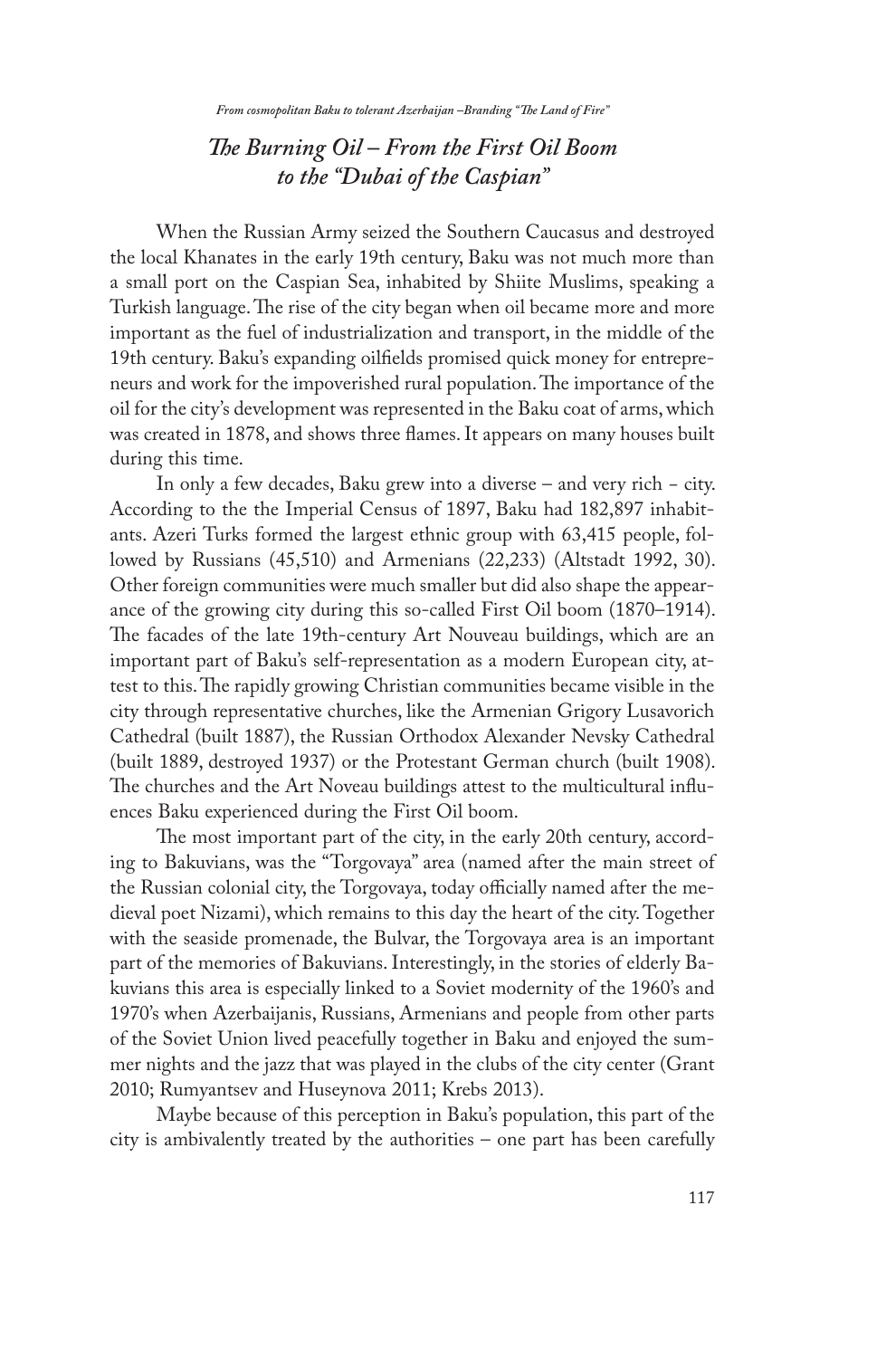restored and presented in advertisement spots in and outside the country, the other part is to be destroyed by the new "Winter Park" and is less used for presentation in national as well as international media than other parts of the city. On the other hand, many new buildings and even old Soviet apartment blocks have been given the appearance of the First Oil boom mansions with facades of bright sandstone incorporating some distinct features on the plain facades. While not being the direct focus of branding strategies, the quarters looking like they were built around 1900's are increasing in Baku, giving many inhabitants the feeling that this time period is highly valued, perhaps as the most important part of Baku's history. Contemporary branding strategies often focus on the historical part of the Walled City, the old town, which is usually described as "medieval," even though many houses there only date back to the end of the 19th century. Since 2000, this area, together with the Maiden Tower and the Shirvanshah Palace, has been placed on the UNES-CO World Heritage List.

While for the builders of the First Oil boom it was enough to carve the symbolic flames in stone, the architects of the Second Oil boom aimed for a far more impressing landmark, demonstrating the importance of the oil. The three Flame Towers were designed by the architecture-engineering firm HOK, and built on the most prominent spot over Baku bay, the hill where one can find the Milli Meclis (the parliament) and the Martyr's Alley, the resting place of the heroes of the new Azerbaijani State, those killed when the Soviet Army intervened in the unrest of January 1990, as well as the soldiers who died in the Karabakh war with Armenia. As new symbols of the city, they replaced the monumental statue of Kirov, which dominated the hill in Soviet Times, standing a bit taller than the towers today. The typical Baku postcard of the Soviet period showed the Kirov statue from behind looking down on the city and the bay. After independence, in 1996, a mosque was built by the Turkish State near the Martyr's Alley, and now there are the Flame Towers. Today, more and more pictures appear with the perspective of looking up the hill, replacing the city with the Flame Towers as the main locus. The view from the Maiden Tower up the Asf Zeynalli Street, looking up one of the main axes of the Walled City to the Flame Towers, is especially popular4 (Figure 2).

The Flame Towers – containing one residential tower with 130 apartments spread over 39 floors, a hotel tower with 250 rooms and 61 apartments and an office tower – are not only architectural landmarks but also serve as the backdrop to the nightly light show displaying Azerbaijani national symbols over Baku: giant flames, the colors of the Azerbaijani flag, people carrying the flag. Thus, the Flame Towers perfectly combine the two aspects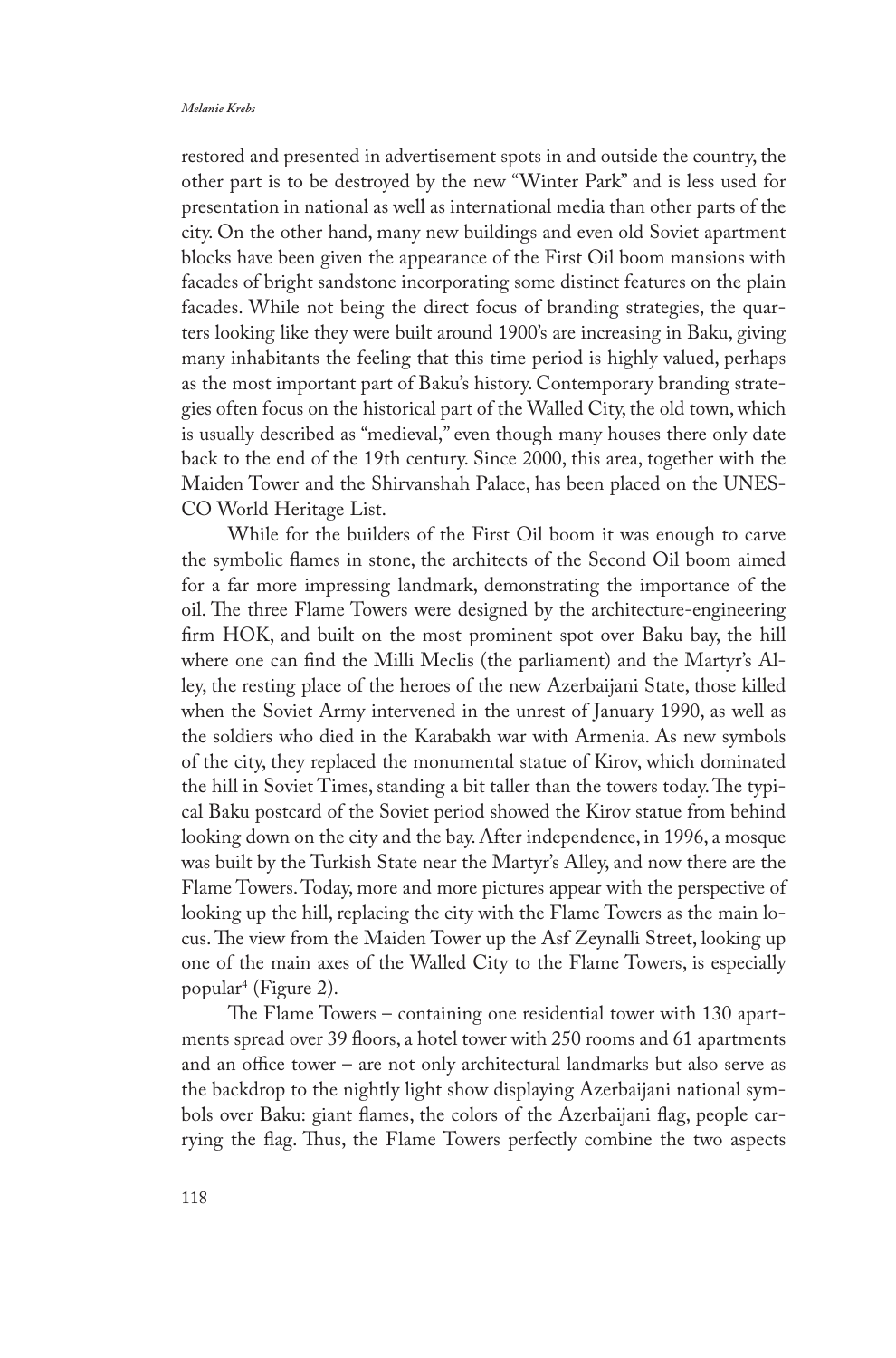*From cosmopolitan Baku to tolerant Azerbaijan –Branding "The Land of Fire"* 



**Figure 2.** View to the future: The Flame Towers on a construction fence in Sovietsky where the houses from 1900 were destroyed. March 2015. © Melanie Krebs.

of Azerbaijani nation branding: they are symbolically deeply rooted in nationalistic representation, but at the same time demonstrate the aspirations of the Azerbaijani government to make Baku the "Dubai of the Caspian," full of post-modern architecture and malls full of famous global brands and fast-food chains. Valiyev discusses the problematic dream of Baku to become the "Dubai of the Caspian" and its implications for the development of the city. He comes to the conclusion that it is not possible, at least for the moment, to adopt the Dubai model for Baku, and suggests following the examples of European cities to preserve the cultural heritage of the city (Valiyev 2012, 639-640). Even if the idea of a "Dubai of the Caspian" is not very well known among the majority of Baku's population, it is sometimes mentioned by young people as proof of Baku's new era as a world city with skyscrapers, bars and malls, full of expensive foreign brands and fast food restaurants. In this, these young Bakuvians are not so far removed from the old Bakintsy who also connect Baku's *kozmopolitanism* with the availability of global music and Western commodities in Soviet times.

Many Bakuvians appreciate the new buildings as proof that the difficult period which followed the breakdown of the Soviet Union has passed, and are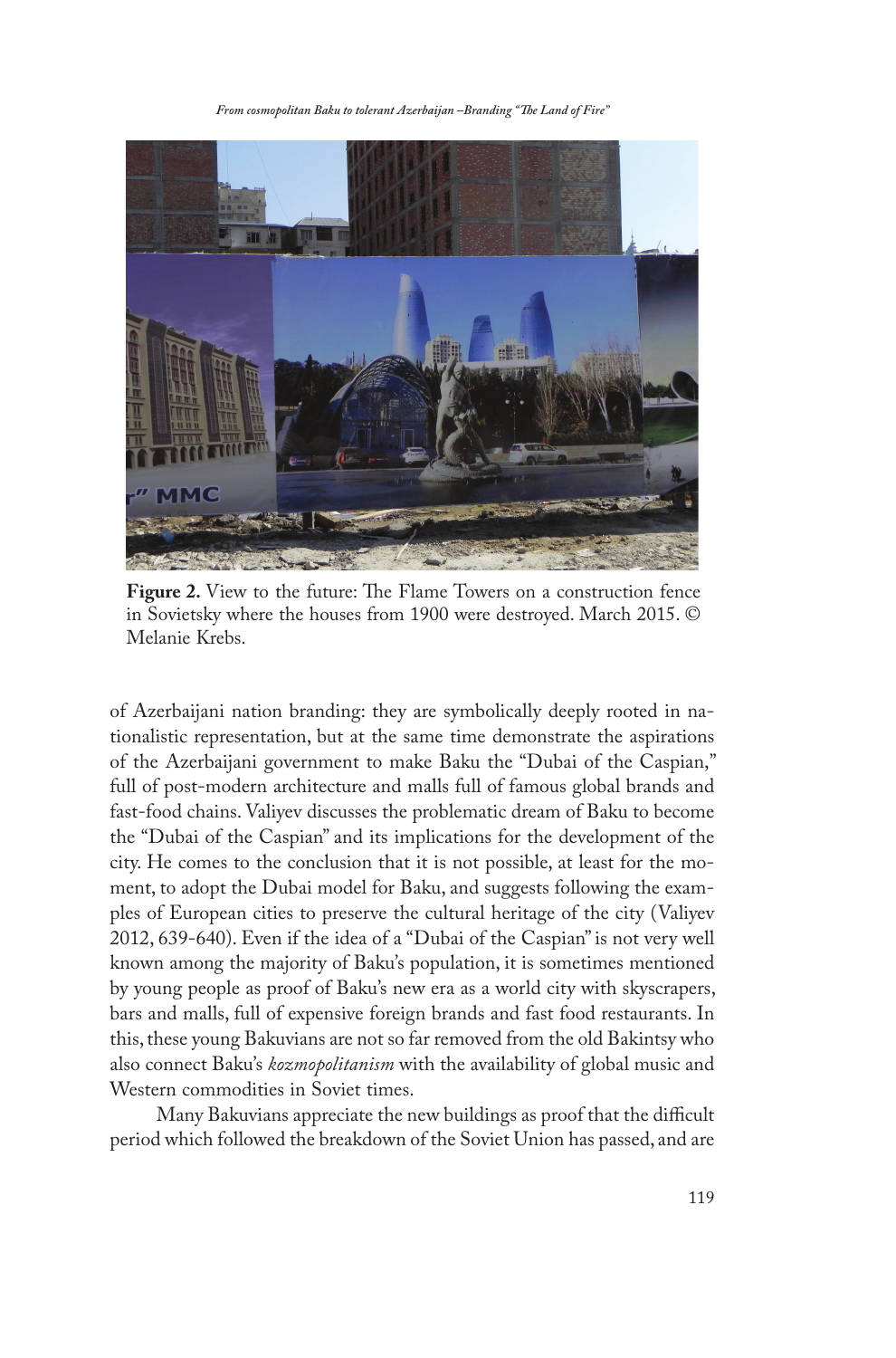not usually concerned whether the new buildings "look right." Buchli (2007, 40) describes this rather uncertain attitude of Astana's city dwellers towards the new buildings in their city. Nevertheless, there is a constant suspicion within the population of Baku that the Flame Towers were built too quickly and on ground that is not suitable for such large constructions, so that they could be in constant danger of causing a serious landslide that would destroy not only the towers, but the quarters beneath them as well. One of the interviewees, an elderly man (around 70) originally from Northern Iran, who has been living in Germany, cited the Flame Towers as the symbol of Baku today: "The whole new Baku thing is like these towers. Glittery, but with no basis, no roots, no reality. One day it will all crash and then there is nothing left of the old Baku." In March, 2015 the suspicions seemed rooted in reality, when people claimed that the government had paid \$20 million to stabilize just one of the towers. Given that, at the time, oil prices were lower than expected, and inflation was increasing, it seemed as if the prophecy about the symbols of new Baku would become true sooner than expected.

## *Cosmopolitan Past – Tolerant Future*

The often drawn connection between the "Land of Fire" and the Zarathustrian fire temple, the Ateşgah, where non-muslims from far away could practice their religion undisturbed by their Muslim neighbors, hints at the fact that in official Azerbaijani statements "multicultural" means "multireligious," in general. The Christian and Jewish communities and their cultural heritage are far more often addressed and mentioned in official sources and tourist advertisements than ethnic and language based minorities such as Talysh, Lezgians, Ingeloyas or the remaining Russian community.5

The fact that the cohabitation of different religions is in particular an important argument in branding the multicultural Azerbaijan is made clear on the official website of the Azerbaijani president, www.president.az. This website includes press releases written not only in Azeri and Russian but also in English, clearly aiming at international readers (Azerbaijanis hear or read these statements in the media on a more or less daily basis anyway). Many press releases include statements on multiculturalism and tolerance. When, for example, the cultural center of the "Holy Myrrh Bearer" of the Russian Orthodox Church in Baku was opened in November 2013, the president of Azerbaijan used the event to stress the importance of multiculturalism in and for Azerbaijan in his speech: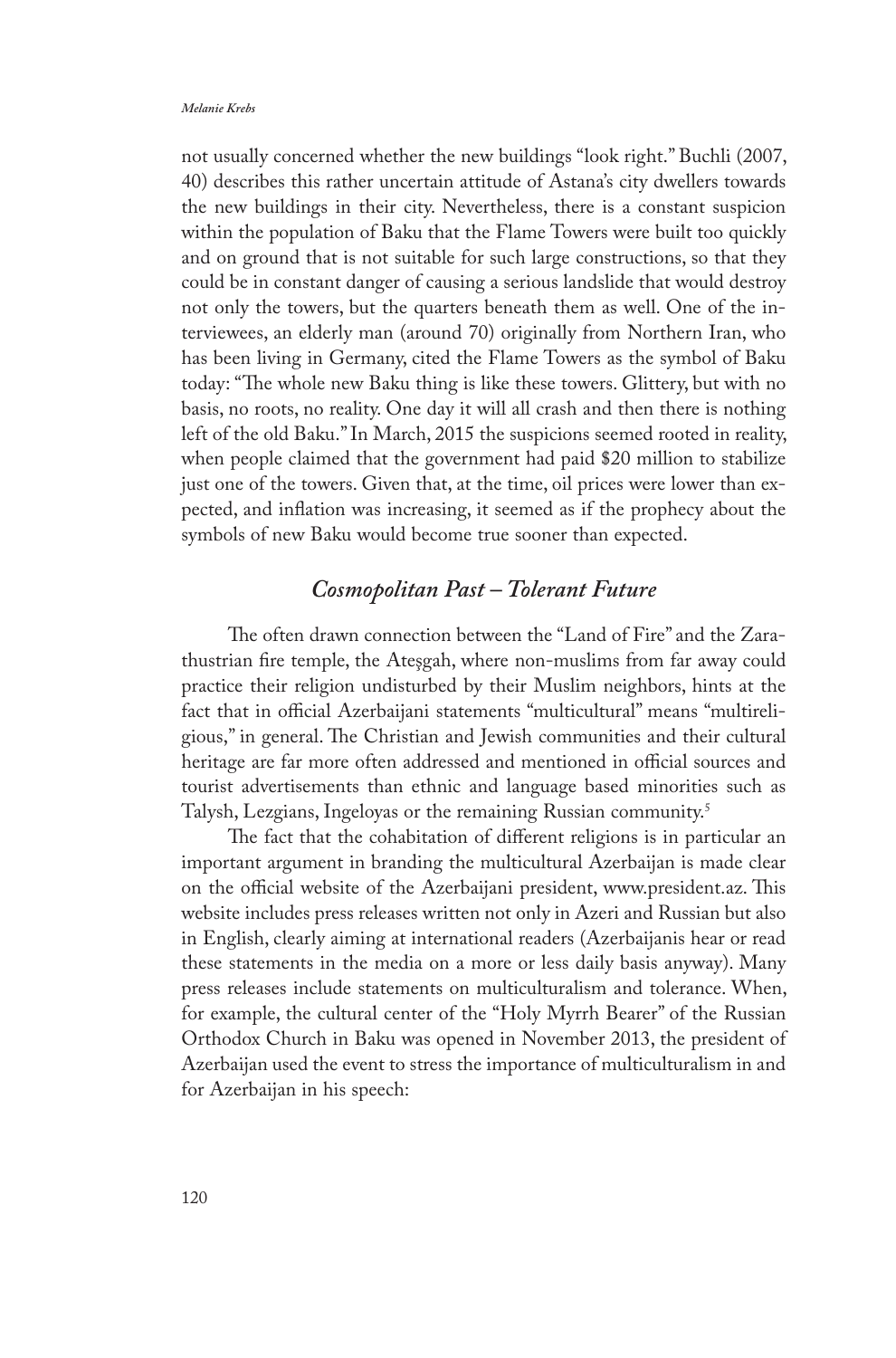Multiculturalism is a state policy of Azerbaijan. It's also a way of life. … Today Azerbaijan is already recognized as one of the world centers of multiculturalism. And we focus on these issues, because there are different approaches to the subject. … In Azerbaijan, we believe that the politics and the state of the society prove that multiculturalism is alive.<sup>6</sup>

In the representation of the same event at the Russian Orthodox cultural center, the official website, www.president.az, offers a long chapter on the history of different religious monuments and their reconstruction after the Soviet Union. But even if religion and religious monuments are central to the web-article, its introduction clearly states that it is concerned not only with different religions but also with different nationalities:

Azerbaijan has always been a country where representatives of different religions and nationalities live in an atmosphere of brotherhood. In all periods of history, the Azerbaijani people showed the world an example of tolerance. … The equality of all citizens before the law regardless of their religion and language, enshrined in the Constitution of the Azerbaijan Republic, is also a strong indication of tolerance in the country.7

Interestingly, the term that is stressed here is not "multiculturalism" but "tolerance". Equality before the law is therefore not a human right essential for a democratic multicultural country but a special quality of Azerbaijan and the Azerbaijanis, where "Azerbaijanis" denotes the country's majority, the Muslim, ethnic Azerbaijanis. This quality is also communicated internationally through the project "Azerbaijan – the Address of Tolerance," administered by the Heydar Aliyev Foundation. The project includes an exhibition that was shown in Moscow, the UNESCO headquarters in Paris and at the UN headquarters in New York.<sup>8</sup>

Tolerance is clearly preferred by younger Azerbaijanis and people from other parts of Azerbaijan to Baku's above-mentioned multiculturalism and, especially, cosmopolitanism. As one of my interviewees, a student who grew up in Baku but told me that he never really felt accepted by the "real Bakintsy," because his parents came from the countryside, stated: being cosmopolitan means not to respect your own people. I am tolerant. I like everybody. They don't like me. I think it is better to be tolerant than to be cosmopolitan (Student, 19).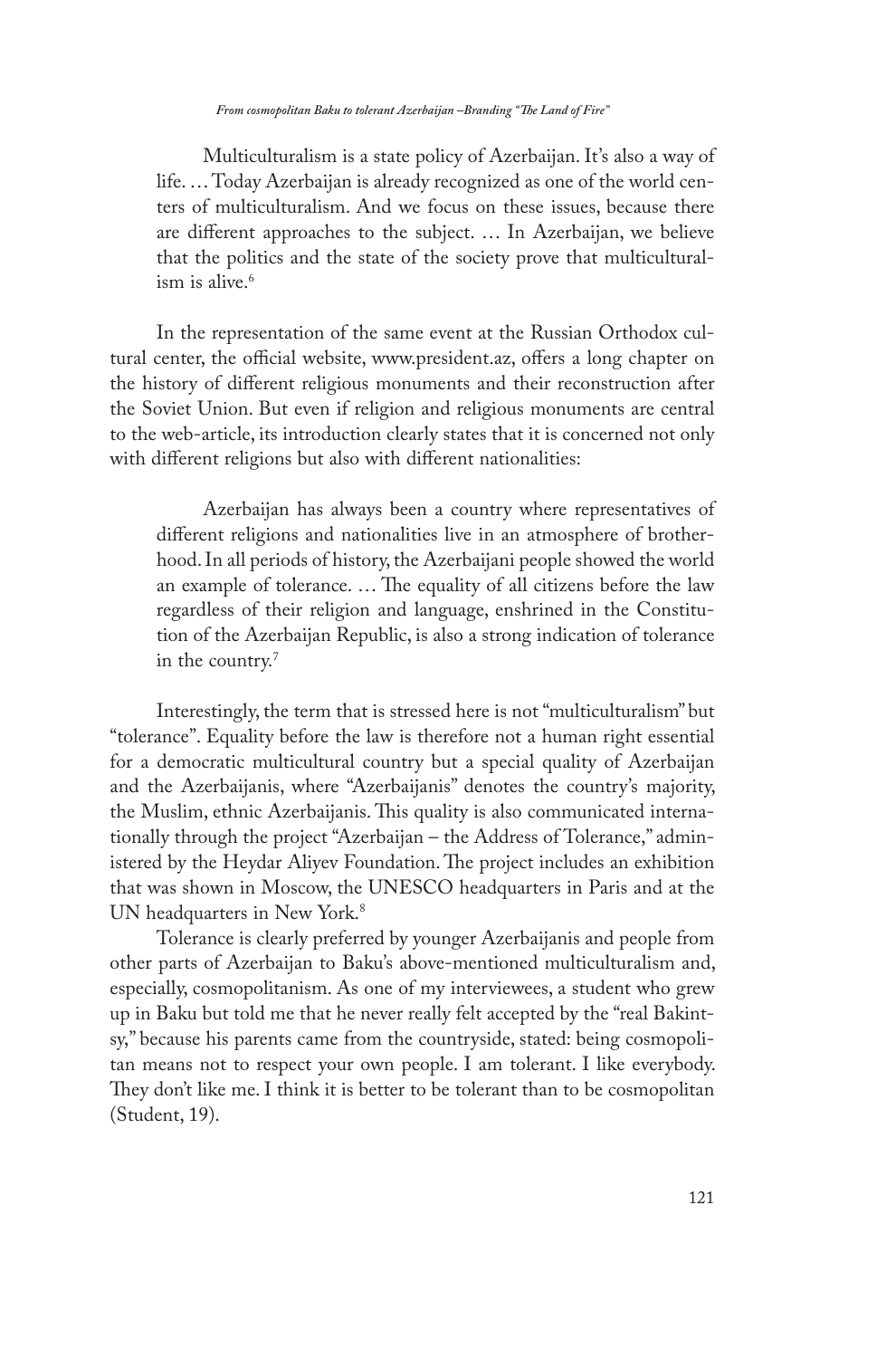This quotation shows that the discussion whether Baku should be (at least branded as) "multicultural", "tolerant" or "cosmopolitan" is also a debate between a formerly elite urban class and an emerging new class in the city that does not want to forget its rural roots, and for whom the "nationality Azerbaijani" is more important than their belonging to the city. The praise for Azerbaijani tolerance mainly came from my younger interviewees, especially from those who were members of the official youth organizations. Quotations like the one above, extolling the long-standing and widely recognized tolerance of Azerbaijan came up frequently in interviews and conversations when students emphasized, that "tolerance is part of Azerbaijani national character". Being tolerant is therefore part of the national identity of being Azerbaijani and a point of national pride. In this, once again the nation branding that aims to attract visitors and foreign investors and the nation building that wants to create an "imagined community" of Azerbaijanis connected by their tolerance come together.

When the old images of cosmopolitan Baku are not suitable for contemporary branding strategies, new images have to be found, but the absence of visibly diverse ethnic neighborhoods that would usually be used in branding to make a city attractive for Western visitors (such as ethnic restaurants, shops, events) make these images in the predominately Azerbaijani city hard to find. The proof of Baku's still-existing openness to people from all over the world is seen in the 4% of the population, which is comprised of a diverse mixture of a well-off expatriate community from the United States and Europe, mostly working in the oil or construction business, on the one hand, and an increasing number of refugees or migrant workers from Afghanistan, the Northern Caucasian and the Central Asian republics, as well as Azeris from Iran and students from Turkey, on the other hand.<sup>9</sup>

The crucial difference between these groups and the Russian, Armenian and Jewish communities living in Baku during the Soviet Union is that they don't see themselves as "Bakuvians". The ones from Europe or the US are mostly sent to the city by their companies for a few years, living in gated communities, and hardly ever speaking Russian, not to mention Azeri. The contact with Azerbaijanis is therefore limited to their coworkers and a small group of Azerbaijanis who are also engaged in a transnational lifestyle, studying and working abroad, or going on holidays to Europe or Dubai. The refugees, migrant workers and students usually also don't plan to stay, and even the Azeris from Iran consider themselves more of a transnational community moving between Iran, Azerbaijan and other countries than members of the urban community of Baku. Compared to the multiethnic Soviet backyards of the 1960's and 1970's, when people had a common Bakintsy background,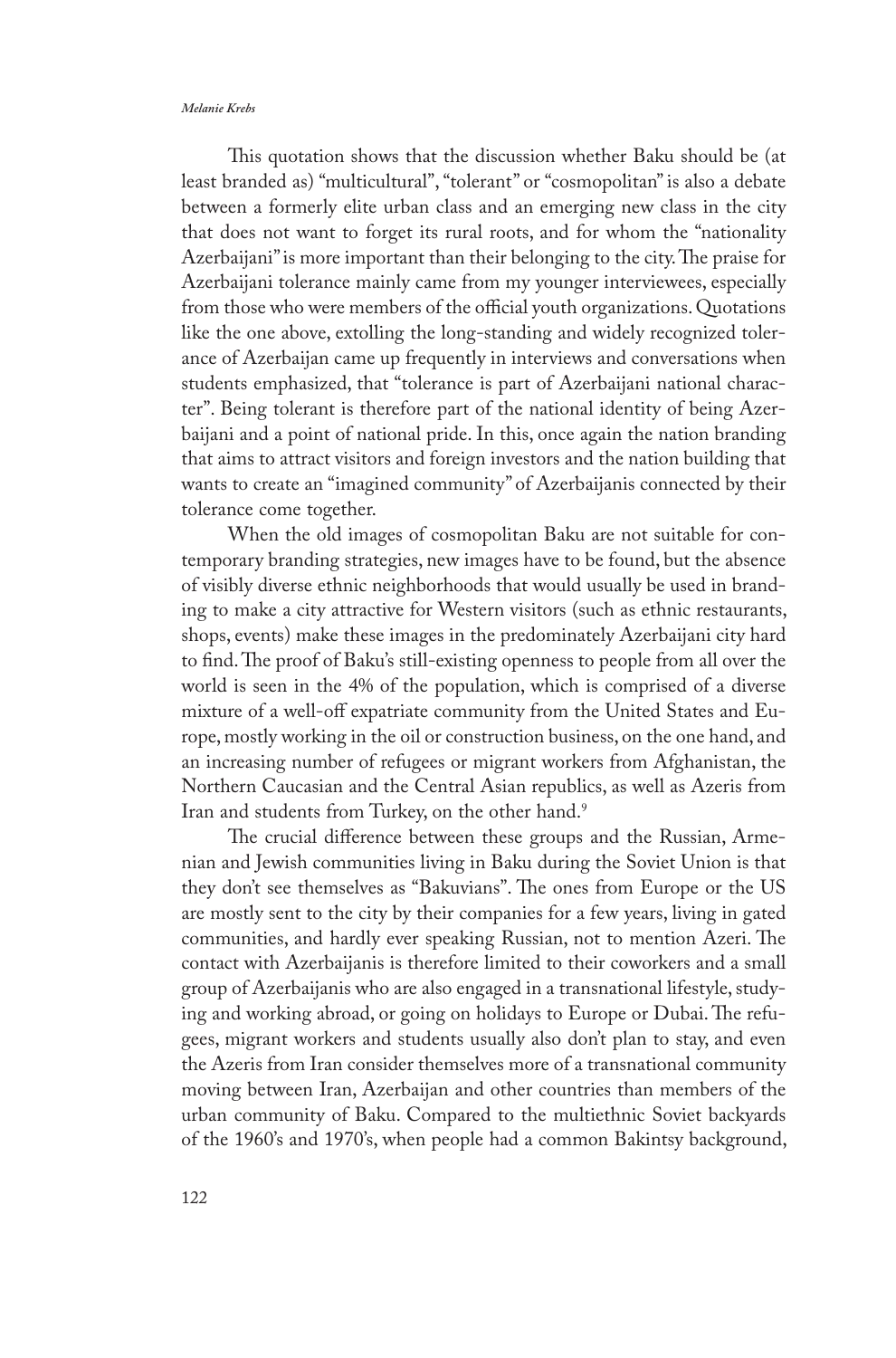belonging to the city more than to the nationalities written in their Soviet passports, foreigners today have no deep connection to the city. They do not create open cultural spaces representing their different cultures and multiethnic, multi-religious communities. The infrastructure of restaurants and bars that provide social spaces "just like home" for the well-off expat community in the city center is only accessible for a small group of young Bakuvians with enough money.

While the question of whether Baku is cosmopolitan, multicultural or tolerant is quite widely discussed, the problematic aspect of branding a country as "tolerant" was only mentioned to me by one interviewee, an academic who lived in Europe for ten years. He criticized the "tolerance branding" sharply:

They are so stupid. They have no experience abroad. If they had, they would know that "tolerance" is something foreigners hate. It just means "You are not at the same level with me. You are below me. But because I am so great, I tolerant you." Who wants this? (Biologist, 35)<sup>10</sup>

### *History for the Future – the Future of History*

The obvious connection with the burning oil and gas fields has problems for the nation branding experts: "land of fire" only directly refers to the area around Baku and excludes other parts of the country where there are no natural fires. Most examples of multicultural cohabitation also come from Baku and ignore other parts of Azerbaijan. The only exceptions are the former "German villages" around Ganca in Central Azerbaijan or the "Albanian church" in the village of Kiş, which in official Azerbaijani sources is directly connected to an important part of contemporary Azerbaijani historiography, the ancient Christian state on the territory of today's Azerbaijan. Therefore, a new connotation arose, which is not just linked to Baku but to the whole country, claiming "Odlar yurdu" ("Land of Fire" in Azerbaijani) to be an ancient philosophical concept of the Azerbaijani nation. It is described on the Azerbaijani as well as English Wikipedia sites as a part of "classical Azerbaijani philosophy" which has "formed the basis for the world view of the Azerbaijani people and nations influenced by them since at least the Bronze Age".11 There are no classical Azerbaijani texts – and definitely none dating back to the Bronze Age – that prove the importance of this concept, and no Bakuvian I have spoken to has ever heard of it, but the political notion behind the idea of declaring the branding slogan to be a millennia-old philo-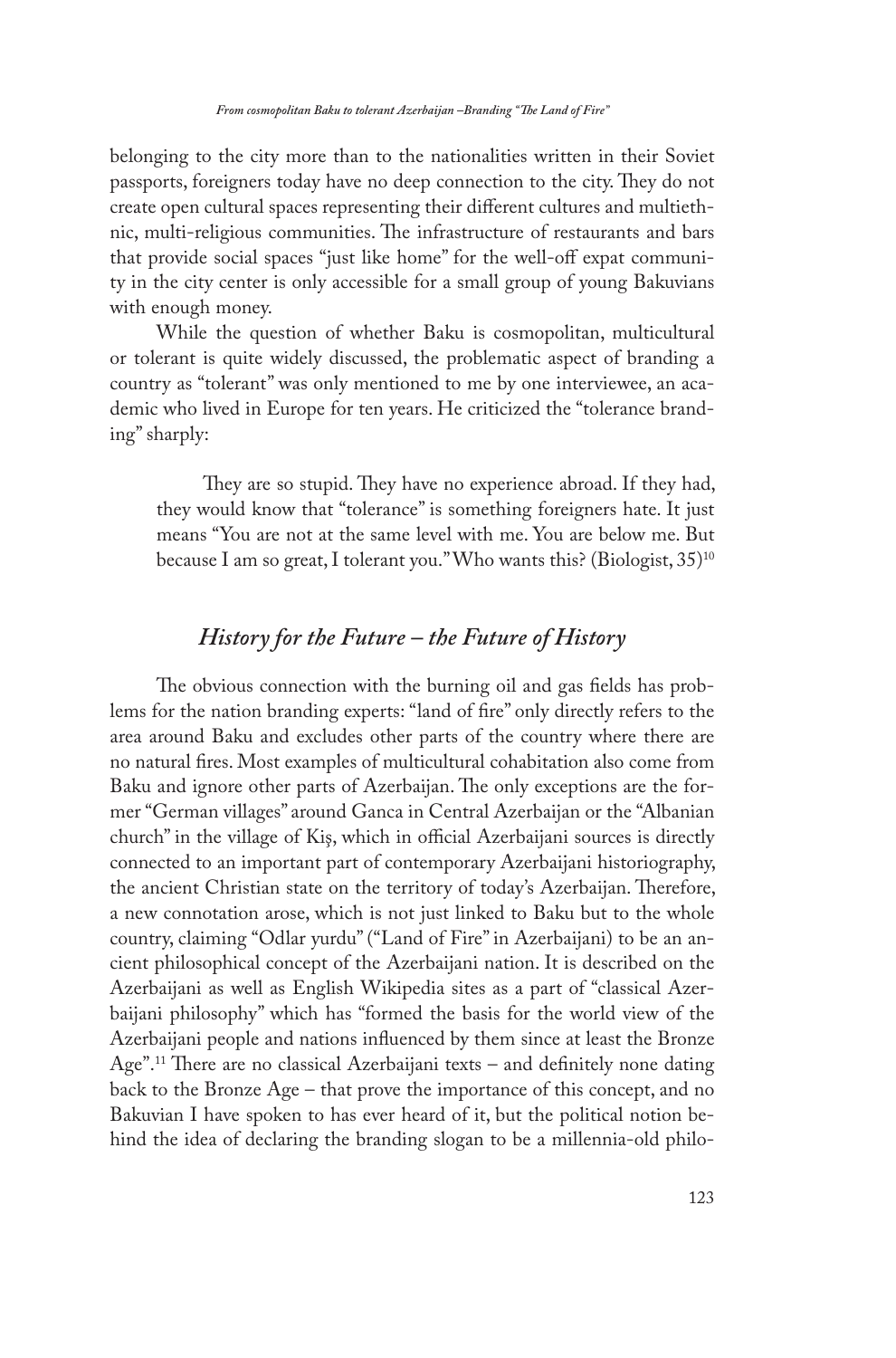sophical concept is very much in line with current attempts to anchor the Azerbaijani nation deeper in history – and even goes beyond the borders of the contemporary Republic of Azerbaijan to include the Diaspora and the Azeris in Northern Iran.

The notion of ancient history fits together with the focus on the oldest parts of Baku, in order to create a longer national history than the first national awakening in the 19th century. Until a few years ago, the most prominent landmark of Baku before the Second Oil boom, the Maiden Tower at the edge of the Walled City, was dated back to the 12th century. The discussion whether the foundation might be much older had already begun in Soviet times and resumed again around 2005 (Bretanitsky 1970, 28-30; Ibrahimov 2008). But while all of this research ultimately puts the construction time around the 12th century AD, new research now presented by Azerbaijani historians focuses more on branding. According to this research, the eldest foundations of Maiden Tower date back to Sumerian times.12 At a conference in Berlin in November, 2014 the Azerbaijani participants insisted on dating the Maiden Tower at least to the 8th or 7th century BC, which is also claimed in the new information poster in front of the Maiden Tower. The connection to the excavation of Erebuni, the Urartian fortress, in Yerevan seems likely: if Armenia's capital can provide evidence for a settlement as long ago as around 800 BC, then Baku has to have at least the same age or – even older – 3,000 years of settlement history.

Another important part of creating a brand for the old multiculturalism of Azerbaijan is the recourse to the above-mentioned ancient state of Caucasian Albania, a political entity that existed in various political and geographical forms between the 4th century BC and the 8th century AD. As a Christian state since the 4th century AD, it is often cited to demonstrate a Christian history of Azerbaijan that has no connection to Armenian Christians. In fact, on the website of the Azerbaijani embassy in Germany, the Albanian Christians were described as "the ancestors of today's Azerbaijanis." The Turkish heritage of Azerbaijanis is not mentioned at all.<sup>13</sup>

Even if the historiography of Caucasian Albania and its official usage in Azerbaijan is mainly concentrated on Azerbaijan's claims on Karabakh and the conflict with Armenia, it has also been used to deal with the last remaining relics of the Armenian past in Baku: the Armenian Cathedral in the center of Baku did not appear on maps for a while and has become less and less visible in the public consciousness. Even if older Bakuvians – Azerbaijanis, Russian and Armenians – still mention the cathedral in conversations about old Baku, as a symbol of the strength and self-assurance of the former Armenian community, the Cathedral as a material landmark within the city cen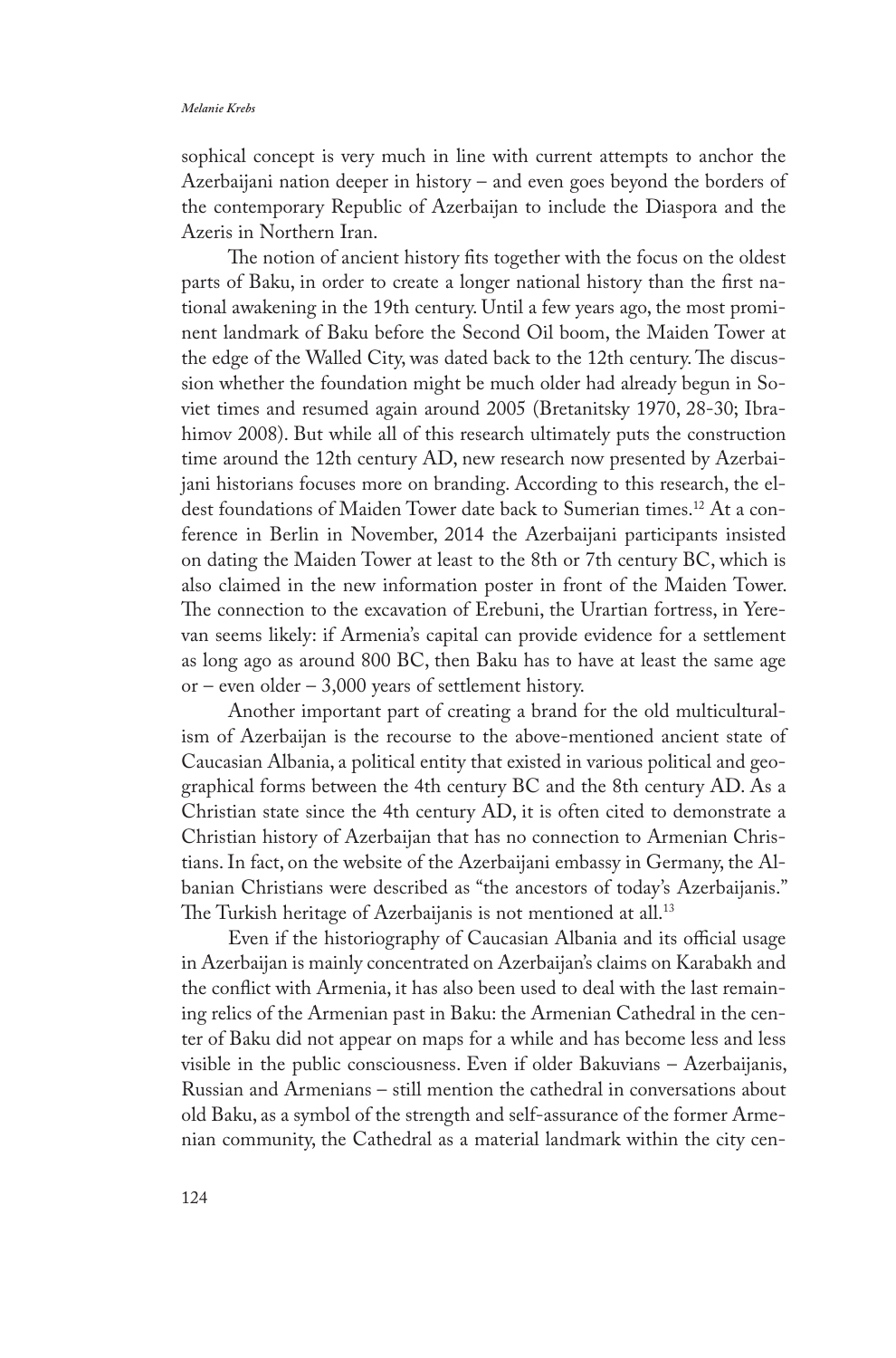ter seems to be fading: directions towards this area tend to refer to the coffee shop on the other side of the street or the presidential library next to the cathedral rather than to it, directly. This could be observed in the Fall of 2014, on a map newly installed throughout the city center, whose labelling of the "Q'dim Alban Kilise" (the old Albanian Church) transferred the 1887 built church to a mysteriously distant past. Interestingly, as of March 2015, the entry about the St. Georg Cathedral on the Azerbaijani Wikipedia, still speaks of the Armenian Church, without references to any Albanian heritage.14

### *Conclusion*

Even if Baku, as the capital, is an important part of the national branding strategy the declared focus of this strategy is on Azerbaijan as a nation. The nation branding of Azerbaijan no longer regards Baku as a cosmopolitan city shaped by its unique population mixture, but brands Azerbaijan as multicultural and especially tolerant country because of its supposedly typical centuries-old tradition of tolerance towards foreign cultures and religions. The nation branding of Azerbaijan works with an internationally widespread idea of a vibrant community consisting of people from all over the world for the purposes of place branding, but avoids the even more frequently used notion of "cosmopolitanism" (Binnie 2006; Dinnie 2008). If there is any special branding of Baku, as a city, it is the attempt to create an image of Baku as one of the world's great cities, but it is a only a small part within the nation branding strategy.

The branding concept of tolerance, proclaimed by the government and adopted by many of the younger generation, is based on a strong Azerbaijani national identity, which does not single out Baku as distinct from the rest of Azerbaijan. For many younger Bakuvians branding Azerbaijan instead of Baku alone feels natural, while the idea of branding Azerbaijan (or even belonging to the nation state as a whole) is still unusual for elderly inhabitants. With regard to this change from an urban to a national habitus, the shift demarcated is one from "cosmopolitanism", which is used by the older Bakintsy to describe the Soviet-era belief that "nationality was not important," to "multiculturalism" and "tolerance," terms that instead stress the difference between nations, which might share an urban space, but which are not part of the same urban community. Here, and through the reconstruction of Baku as a postmodern city comparable to Dubai or Singapore, nation branding and nation building are inseparably intertwined. Videos and images of buildings like the Flame Towers or the Crystal Hall present Baku to an international audience, and send a mostly successful (if not completely unscrutinized) mes-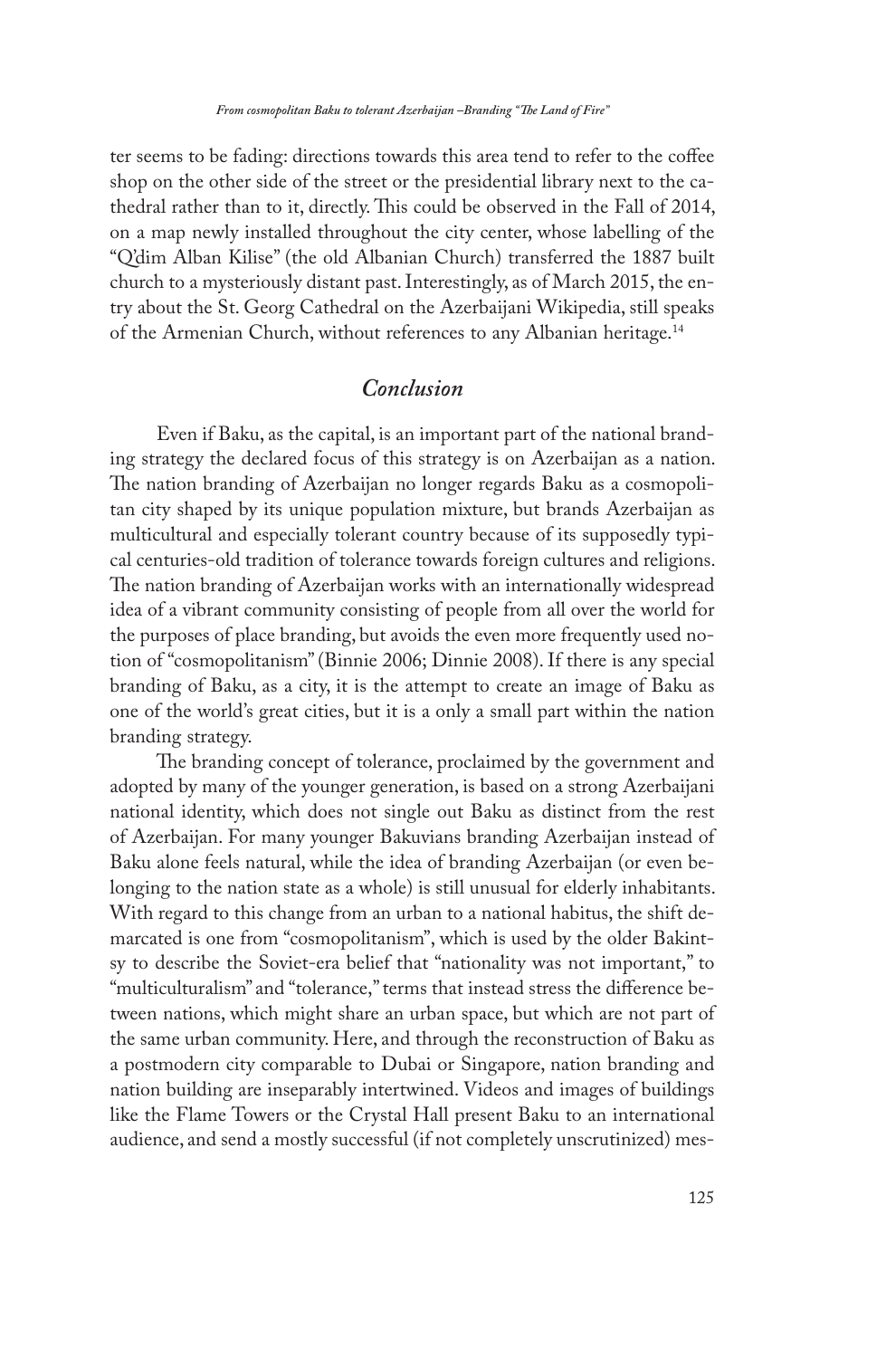sage of the nation's strength and international reputation to the Azerbaijani population. The attempts to create a history of Azerbaijan that is much older than was taught in Soviet schools, seems to be much more difficulty in gaining acceptance by Baku's population, maybe because it is much less visible in Azerbaijani media and everyday life in Baku, than the other branding attempts, which are directly connected to the changing appearance of the city and the identity of its inhabitants.

### *Notes*

- 1. It is beyond the scope of this paper to discuss the problems of reproducing Orientalist and Cold War images of "the Other" in nation branding. It is also not possible to discuss here how place branding works in detail and whether it is ethical to treat nations (not only a country but all of its citizens) as a commodity, or to create successful brands for countries under an autocratic system.
- 2. "Bakintsy" is a term that is usually used, not for all inhabitants of Baku, but for the Soviet middle class, which distinguishes itself clearly from newcomers who often are "not able to live in a city" as many interviewees explained.
- 3. The deal was not left uncriticized by European media. For example: http://www.theguardian.com/football/2014/may/01/azerbaijansponsorship-atletico-madrid-spectacular-success.
- 4. For older pictures see Darieva 2011, 166-176 (Figure4 and Figure 5). As well as Huseynova 2012, 78 for Figure 2.
- 5. There are 34 press releases in which the Jewish community is either addressed directly or mentioned as proof of multiculturalism, and 42 press releases, which address or mention the Christian community, but only 4 mention the Lezgians as an ethnic minority living in the North of Azerbaijan, and 5 the Talysh people in the South; none addresses or mentions the Georgian minority or the Russian community. All information from: www.president.az (last accessed on March 2, 2014). Russians and Georgians are addressed only by their characterization as "Christians" but not as ethnic or language minorities. On the other hand, it is arguable that "Jewish" is still viewed, after the Soviet tradition, as a nationality than as a religion.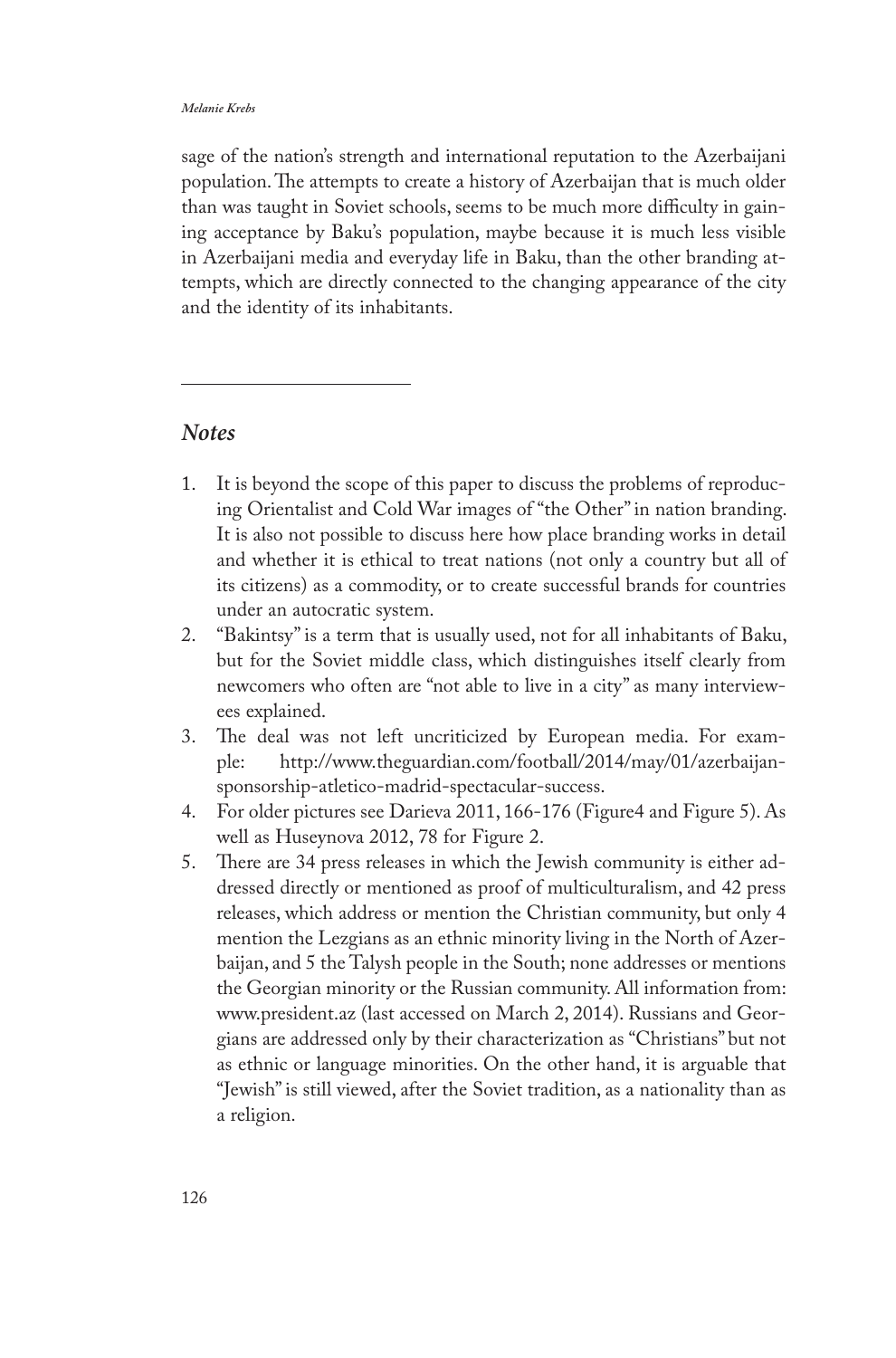- 6. "Multiculturalism is a state policy of Azerbaijan." In: News. Az, 16 November 2013. <http://news.az/articles/official/84383>.
- 7. "Ilham Aliyev attended the opening of the Orthodox Religious-Cultural Centre of the Baku and Azerbaijan Diocese" (15 November 2013), <http://en.president.az/articles/10086> .
- 8. http://www.heydar-aliyev-foundation.org/en/content/blog/139/Azerbaijan-%E2%80%93-the-address-of-tolerance .
- 9. This group might be even larger than the recorded 4%, since official Azerbaijani statistics only show the number of people registered as living in the country permanently. They hardly reflect the real numbers of Azerbaijanis living abroad or foreigners living in Azerbaijan. <http:// www.azstat.org/statinfo/demoqraphic/en/index.shtml#> .
- 10. This quote comes from a private conversation about neoliberal policies and urban changes in Baku over the last decade. All interviews were conducted in confidentiality, and the names of interviewees are withheld by mutual agreement.
- 11. http://en.wikipedia.org/wiki/The\_Land\_of\_Fire The English and the Azerbaijani versions are quite similar. Notably, the first English version is from June, 2014, while the Azerbaijani version was written one month later. http://az.wikipedia.org/wiki/Odlar\_Yurdu\_(konsept)..
- 12. http://az.wikipedia.org/wiki/Q%C4%B1z\_qalas%C4%B1\_ (Bak%C4%B1)
- 13. http://www.azembassy.de/index.php/geschichte
- 14. http://az.wikipedia.org/wiki/M%C3%BCq%C9%99dd%C9%99s\_ Qriqori\_kils%C9%99si\_(Bak%C4%B1)

## *References*

- Alexander, C. and Buchli, V. (2007), Introduction, *Urban Life in Post-Soviet Asia,* UCL Press, London pp. 1-39.
- Altstadt, A. 1992. *The Azerbaijani Turks: Power and Identity under Russian Rule*. Stanford: Hoover Institution Press.

Anderson, B. 2006 (1983). Imagined Communities. London: Verso.

- Anholt , S. 2003. *Brand New Justice: The Upside of Global Branding*. Oxford: Butterworth & Heinemann.
- Anholt, S. 2007. *Competetive Identiy. The New Brand Management for Nations, Cities and Regions*. Basingstoke: Palgrave Macmillan.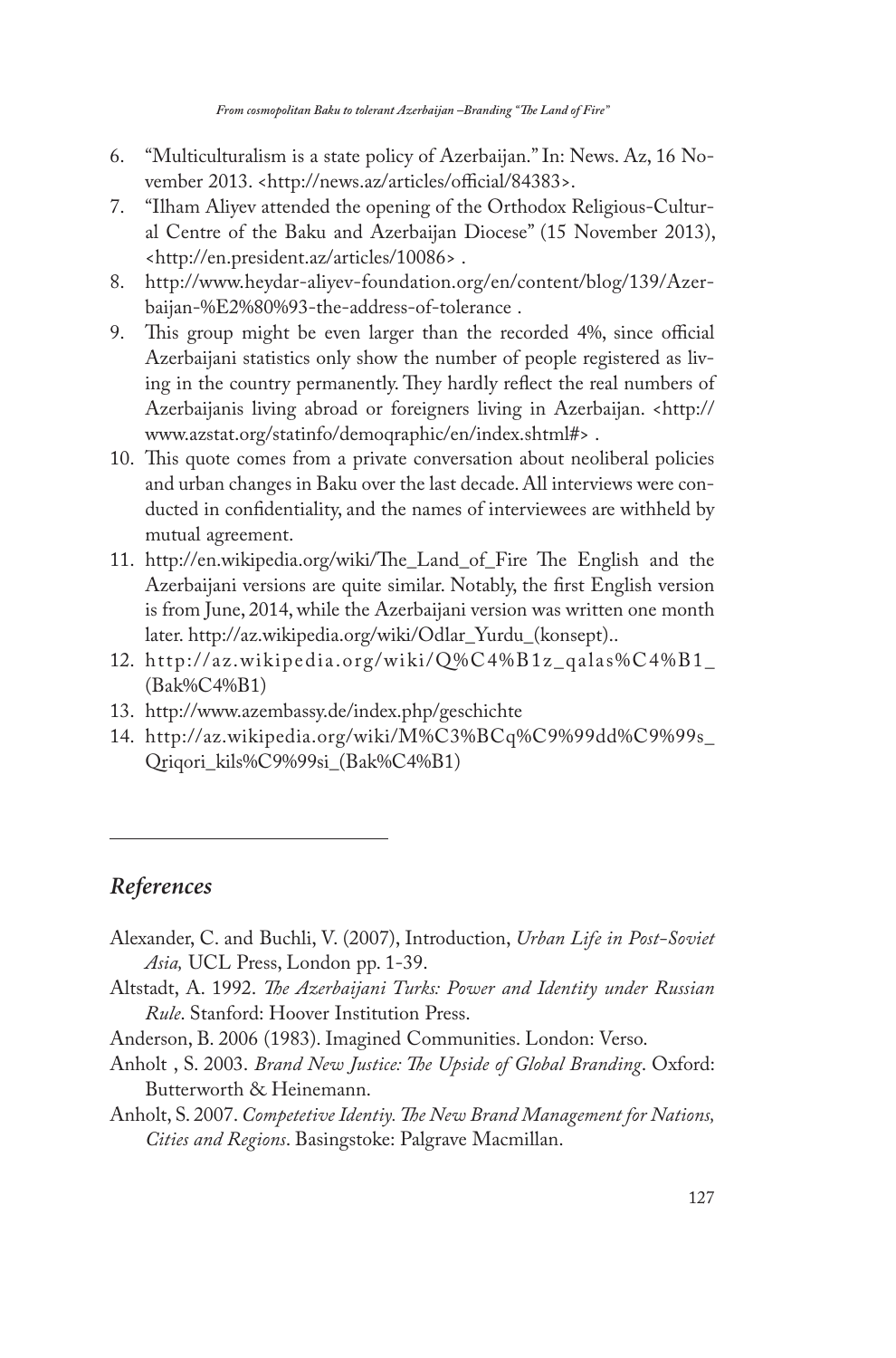- Bardan, A. /Imre, A. 2012. Vampire Branding: Romania's Dark Destinations, Kaneva, N. (ed.) *Branding Post-Communist Nations. Marketizing National Identities in the "New" Europe*. New York: Routledge, pp. 168-192.
- Baur, R. 2013. Don't brand my public space. Baden: Lars Müller.
- Binnie, J. et all (eds.) 2006. *Cosmopolitan Urbanism*. London/New York: Routledge.
- Binnie, J. / Skeggs, B. 2006 a. Cosmopolitan knowledge and the production of sexualised space: Manchester's Gay Village, Binnie, J. et all (eds), *Cosmopolitan Urbanism*. London/New York: Routledge, pp.220-245.
- Bretanitsky L. 1970. *Baku. Architekturno-chudožestvennye pamjatniki*. Baku. (in Russian).
- Brown, G. 2006. Cosmopolitan camouflage: (post-)gay space in Spitalfields, East London, Binnie, J. et all (eds), *Cosmopolitan Urbanism*. London/ New York: Routledge, pp. 130-145
- Buchli, V. 2007. Astana: materiality and the city, *Urban Life in Post-Soviet Asia,* UCL Press, London, pp. 40-69.
- Darieva, T. et al. (eds.) 2011. Urban Spaces after Socialism. Ethnographies of Public Places in the Eurasian Cities. Frankfurt/Main and New York: Campus.
- Darieva, T. 2011. "A "Remarkable Gift" in the Postcolonial City: Past and Present of the Baku Promenade", Darieva, T. et al. (eds.) *Urban Spaces after Socialism: Ethnographies of Public Places in Eurasian Cities.* Frankfurt/ Main and New York: Campus, pp. 153-178.
- Dinnie, K. 2008. *Nation branding: concepts, issues, practice*. Amsterdam et al.: Butterworth & Heinemann.
- Dzenovska, D. 2007. Neoliberal Imaginations, Subject Formation, and Other National Things in Latvia, the Land that Sings, *Representations on the Margins of Europe*, ed. by Tsypylma Darieva & Wolfgang Kaschuba. Frankfurt/New York: Campus, pp. 114–136.
- Grant, B. 2010. Cosmopolitan Baku, *Ethnos*, Vol. 75, 2, pp. 123-147.
- Huseynova, S. 2012. Touristic Baku. Constructing the image of an Ancient and Southern City", *Die postsowjetische Stadt*, ed. by Wolfgang Kaschuba, Melanie Krebs & Madlen Pilz, Berliner Blätter. SH 59/2012, pp. 74-94.
- Ibragimov, K. 2008. The Mystery of the Maiden Tower, Visions of Azerbaijan http://www.visions.az/baku,83/
- Jansen , S. 2012. Redesigning a Nation: Welcome to E-stonia, 2001-2018, *Branding Post-Communist Nations. Marketizing National Identities in the "New" Europe*. New York: Routledge, p.79-98.
- Kaneva, N. (ed.), 2012. *Branding Post-Communist Nations. Marketizing National Identities in the "New" Europe*. New York: Routledge.